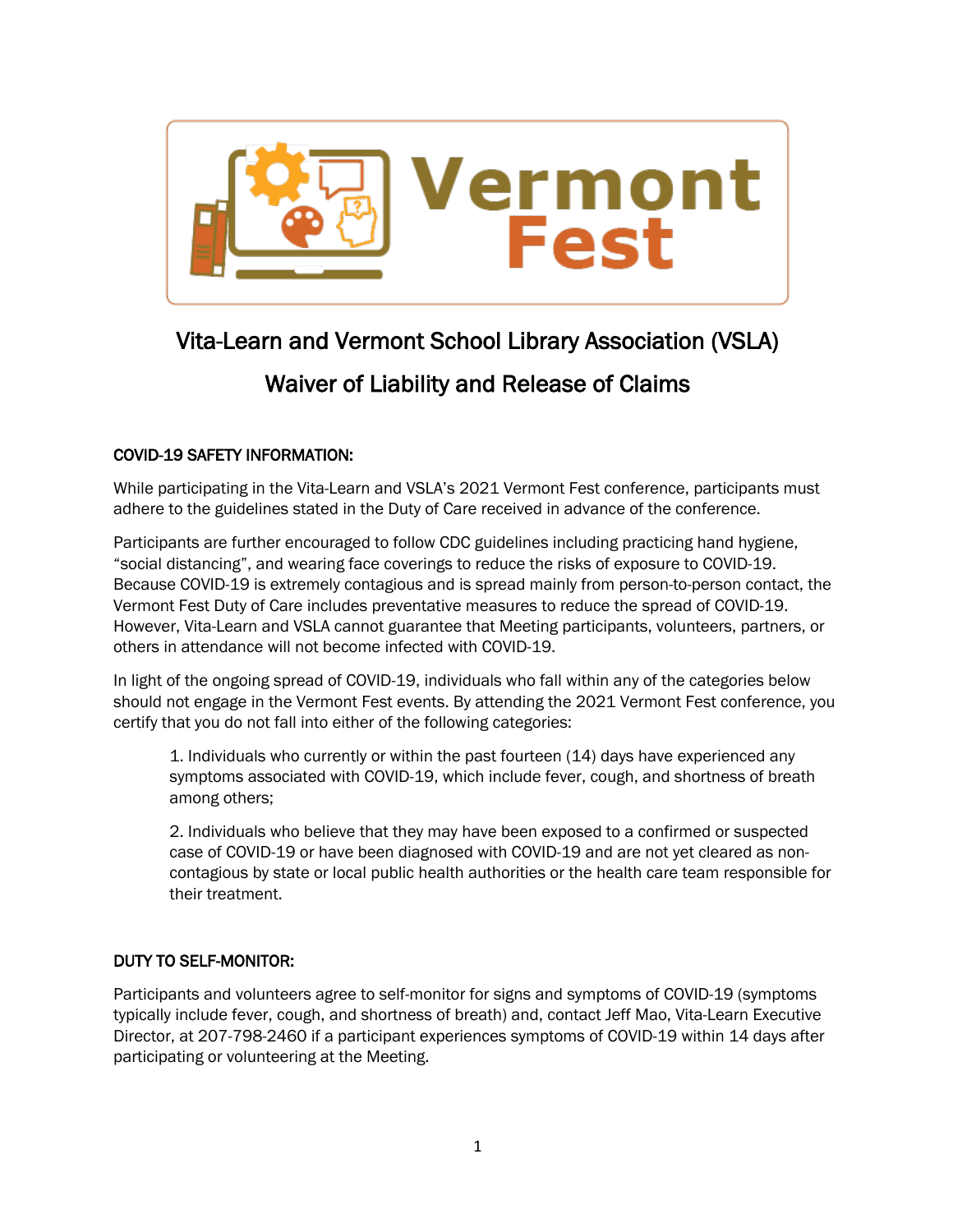#### LIABILITY WAIVER AND RELEASE OF CLAIMS:

I acknowledge that I derive personal satisfaction and a benefit by virtue of my participation and/or voluntarism with Vita-Learn and VSLA, and I willingly engage in events associated with the Vermont Fest conference.

#### RELEASE AND WAIVER.

I HEREBY RELEASE, WAIVE AND FOREVER DISCHARGE ANY AND ALL LIABILITY, CLAIMS, AND DEMANDS OF WHATEVER KIND OR NATURE AGAINST VITA-LEARN, VERMONT SCHOOL LIBRARY ASSOCIATION, AND ITS AFFILIATED PARTNERS AND SPONSORS, INCLUDING IN EACH CASE, WITHOUT LIMITATION, THEIR DIRECTORS, OFFICERS, EMPLOYEES, VOLUNTEERS, AND AGENTS (THE "RELEASED PARTIES"), EITHER IN LAW OR IN EQUITY, TO THE FULLEST EXTENT PERMISSIBLE BY LAW, INCLUDING BUT NOT LIMITED TO DAMAGES OR LOSSES CAUSED BY THE NEGLIGENCE, FAULT OR CONDUCT OF ANY KIND ON THE PART OF THE RELEASED PARTIES, INCLUDING BUT NOT LIMITED TO DEATH, BODILY INJURY, ILLNESS, ECONOMIC LOSS OR OUT OF POCKET EXPENSES, OR LOSS OR DAMAGE TO PROPERTY, WHICH I, MY HEIRS, ASSIGNEES, NEXT OF KIN AND/OR LEGALLY APPOINTED OR DESIGNATED REPRESENTATIVES, MAY HAVE OR WHICH MAY HEREINAFTER ACCRUE ON MY BEHALF, WHICH ARISE OR MAY HEREAFTER ARISE FROM MY PARTICIPATION WITH THE ACTIVITY.

#### ASSUMPTION OF THE RISK. I acknowledge and understand the following:

1. Participation includes possible exposure to and illness from infectious diseases including but not limited to COVID-19. While particular rules and personal discipline may reduce this risk, the risk of serious illness and death does exist;

2. I knowingly and freely assume all such risks related to illness and infectious diseases, such as COVID-19, even if arising from the negligence or fault of the Released Parties; and

3. I hereby knowingly assume the risk of injury, harm and loss associated with the Meeting, including any injury, harm and loss caused by the negligence, fault or conduct of any kind on the part of the Released Parties.

MEDICAL ACKNOWLEDGMENT AND RELEASE. I acknowledge the health risks associated with the conference, including but not limited to transient dizziness, lightheaded, fainting, nausea, muscle cramping, musculoskeletal injury, joint pains, sprains and strains, heart attack, stroke, or sudden death. I agree that if I experience any of these or any other symptoms during the conference, I will discontinue my participation immediately and seek appropriate medical attention.

### I DO HEREBY RELEASE AND FOREVER DISCHARGE THE RELEASED PARTIES FROM ANY CLAIM WHATSOEVER WHICH ARISES OR MAY HEREAFTER ARISE ON ACCOUNT OF ANY FIRST AID, TREATMENT, OR SERVICE RENDERED IN CONNECTION WITH MY PARTICIPATION IN THE ACTIVITY.